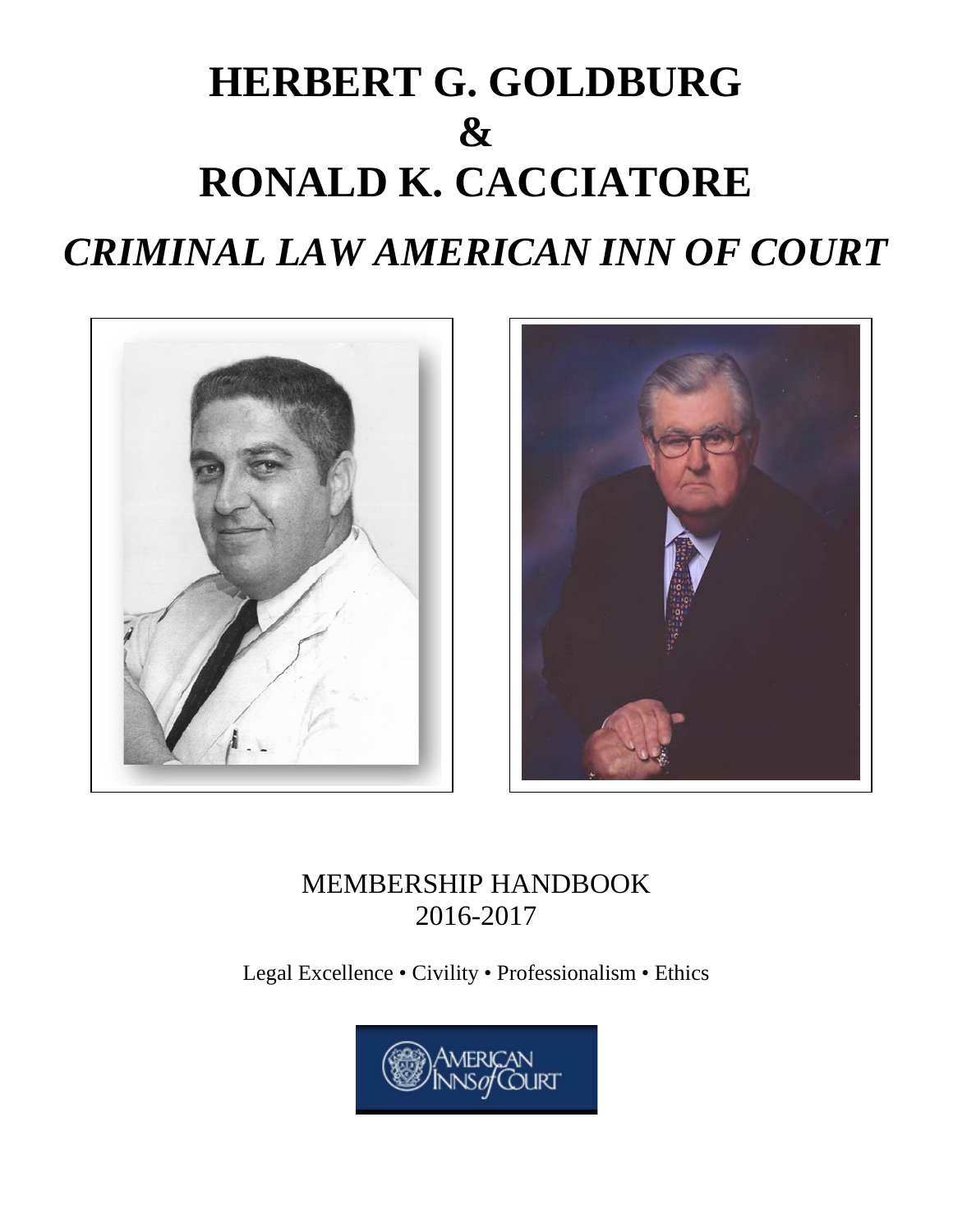#### **2016-2017**

### **HERBERT G. GOLDBURG & RONALD K. CACCIATORE CRIMINAL LAW AMERICAN INN OF COURT**

#### **OFFICERS**

MICHAEL SINACORE*, President* HONORABLE SAMANTHA L. WARD, *Chancellor* LAURA VAUGHAN, *Secretary/Treasurer* SIMON GAUGUSH, *Clerk* LATOUR "LT" LAFFERTY, *Immediate Past President*

#### **EXECUTIVE COMMITTEE**

MICHAEL SINACORE HONORABLE SAMANTHA L. WARD LAURA VAUGHAN SIMON GAUGUSH LATOUR "LT" LAFFERTY HONORABLE SUSAN C. BUCKLEW, *UNITED STATES DISTRICT JUDGE* HONORABLE MARK A PIZZO, *UNITED STATES MAGISTRATE JUDGE* HONORABLE MANUEL MENENDEZ, JR., *CIRCUIT JUDGE* HONORABLE WILLIAM FUENTE, *CIRCUIT JUDGE*

#### **PAST PRESIDENTS**

RONALD K. CACCIATORE (2000-2001) *FOUNDER* JOHN M. FITZGIBBONS (2001-2002) GARY R. TROMBLEY (2002-2003) GEORGE E. TRAGOS (2003-2004) HONORABLE VIRGINIA COVINGTON (2004-2005) ROBERT MOSAKOWSKI (2005-2006) RACHELLE DesVAUX BEDKE (2006-2007) RONALD P. HANES (2007-2008) KAREN STANLEY (2008-2009) KEVIN J. NAPPER (2009-2010) CAROLLE HOOPER (2010-2011) THOMAS PALERMO (2011-2012) HONORABLE ASHLEY B. MOODY (2012-2013) HONORABLE DONALD E. HORROX (2013-2014) HONORABLE ANTHONY E. PORCELLI (2014-2015) LATOUR "LT" LAFFERTY (2015-2016)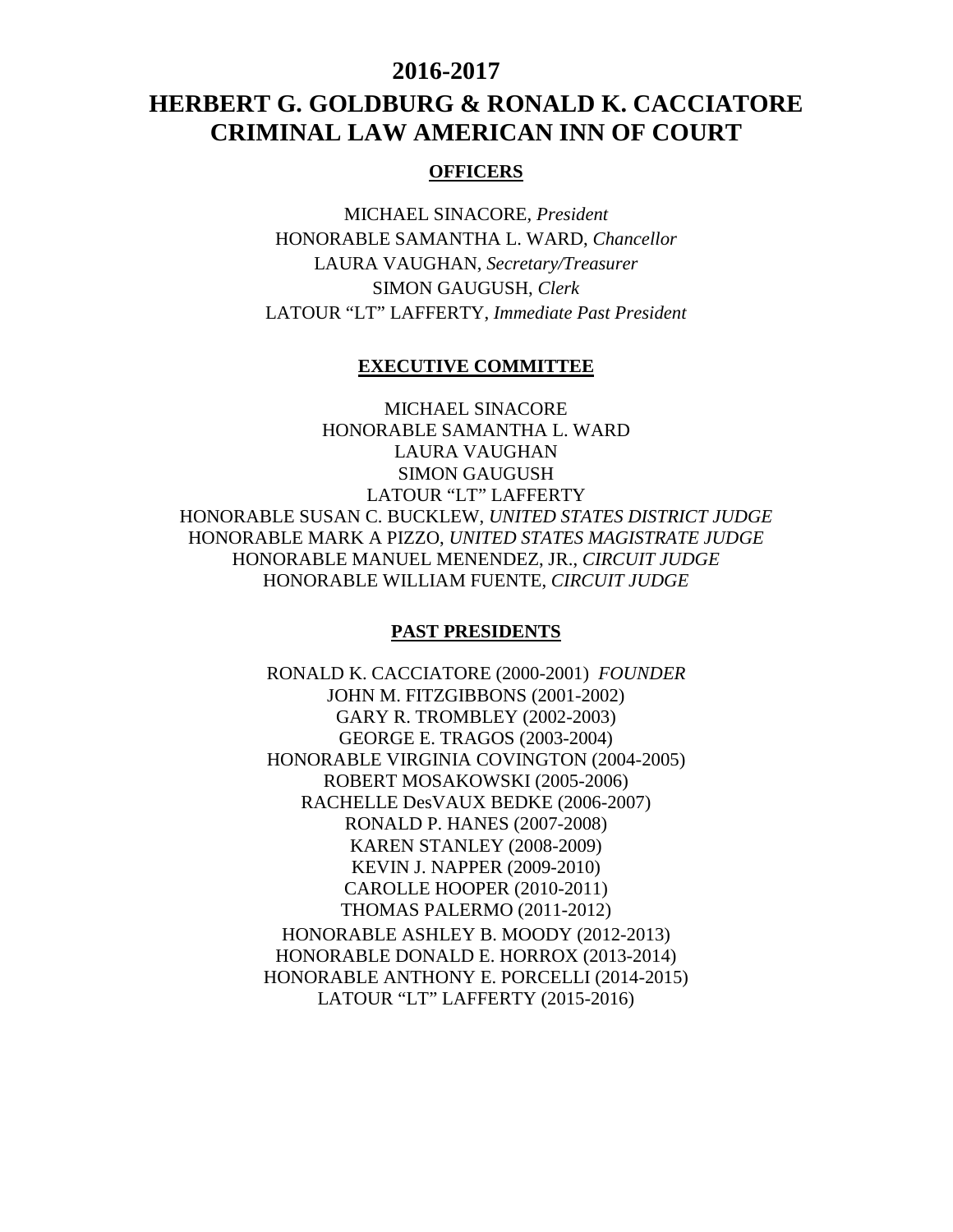#### **THE HERGERT G. GOLDBURG and RONALD K. CACCIATORE CRIMINAL LAW AMERICAN INN OF COURT HANDBOOK**

This handbook will introduce the American Inns of Court and the Herbert G. Goldburg and Ronald K. Cacciatore Criminal Law American Inn of Court (the Goldburg-Cacciatore Criminal Law Inn of Court). Its purpose is to acquaint the reader with the history of the American Inns of Court movement overall and with the operation of the Goldburg-Cacciatore Criminal Law Inn of Court, in particular.

#### **AMERICAN INNS OF COURT**

The American Inns of Court has grown faster than any other organization of legal professionals in the country. Today, there are over 350 American Inns of Court across the United States. Over 23,000 judges, lawyers, law professors, and law students are currently members of American Inns of Court; Inns of Court members include 40 percent of all federal judges and more than 1500 state court judges.

The American Inns of Court was patterned after the English Inns of Court. That program began in 1292, when King Edward I directed his chief justice to satisfy a growing need for skilled advocates at the Royal Court at Westminster. The English Inns of Court grew in number and importance during the Middle Ages. They emphasized the value of learning the craft of lawyering from those individuals already established in the profession. Their collegial environment fostered common goals and nurtured professional ideals and ethics.

The American Inns of Court concept was the product of a discussion in the late 1970s among the United States' members of the Anglo-American exchange of lawyers and judges, including Chief Justice Warren E. Burger and Chief Judge of the Ninth Circuit J. Clifford Wallace. Chief Justice Burger subsequently invited Rex E. Lee (then Dean of the J. Reuben Clark School of Law and Brigham Young University and later United States Solicitor General) and Dallin Oaks (then president of Brigham Young University and later Justice of the Utah Supreme Court) to test the idea.

At the suggestion of Rex Lee, a pilot program was entrusted to Senior United States District Court Judge A. Sherman Christensen, who honed the idea into a feasible concept. The first American Inn of Court was founded in 1980 in the Provo/Salt Lake City area of Utah and included law students from Brigham Young University. Within the next three years, additional American Inns formed in Utah, Mississippi, Hawaii, New York, and Washington D.C.

In 1983 Chief Justice Burger created a committee of the Judicial Conference of the United States. Its aim was to explore whether the American Inns concept was of value to the administration of justice and, if so, whether there should be a national organization to promote, establish, and assist American Inns and to promote the goals of legal excellence, civility, professionalism, and ethics on a national level. The committee reported to the Judicial Conference affirmatively on the two questions and proposed the creation of the American Inns of Court Foundation. The Judicial Conference approved the reports and, thus, endorsed the American Inns concept and the formation of a national structure. In 1985 the American Inns of Court Foundation was formally organized.

The Chester Bedell American Inn of Court, Florida's first, was founded in 1985 in Jacksonville. The Ferguson-White American Inn of Court, Tampa's first Inn and the second in Florida, was formed in 1987. The William Glenn Terrell Inn is Tampa's second Inn and was formed in 1988. Both the third (the Peter T. Fay Inn) and the fifth (the Barney Masterson Inn) Florida Inns were formed the same year. As of 2004, there were 31 Inns operating across the state and discussions taking place concerning the formation of a new Inn in Tallahassee. There is a family law Inn in Tampa Bay, and talk of creating labor law Inns in both Tampa and Miami, as well.

American Inns of Court are designed to improve the skills, the professionalism, and the legal ethics that the bench and the bar utilize in the performance of their functions. Its role is to help lawyers become better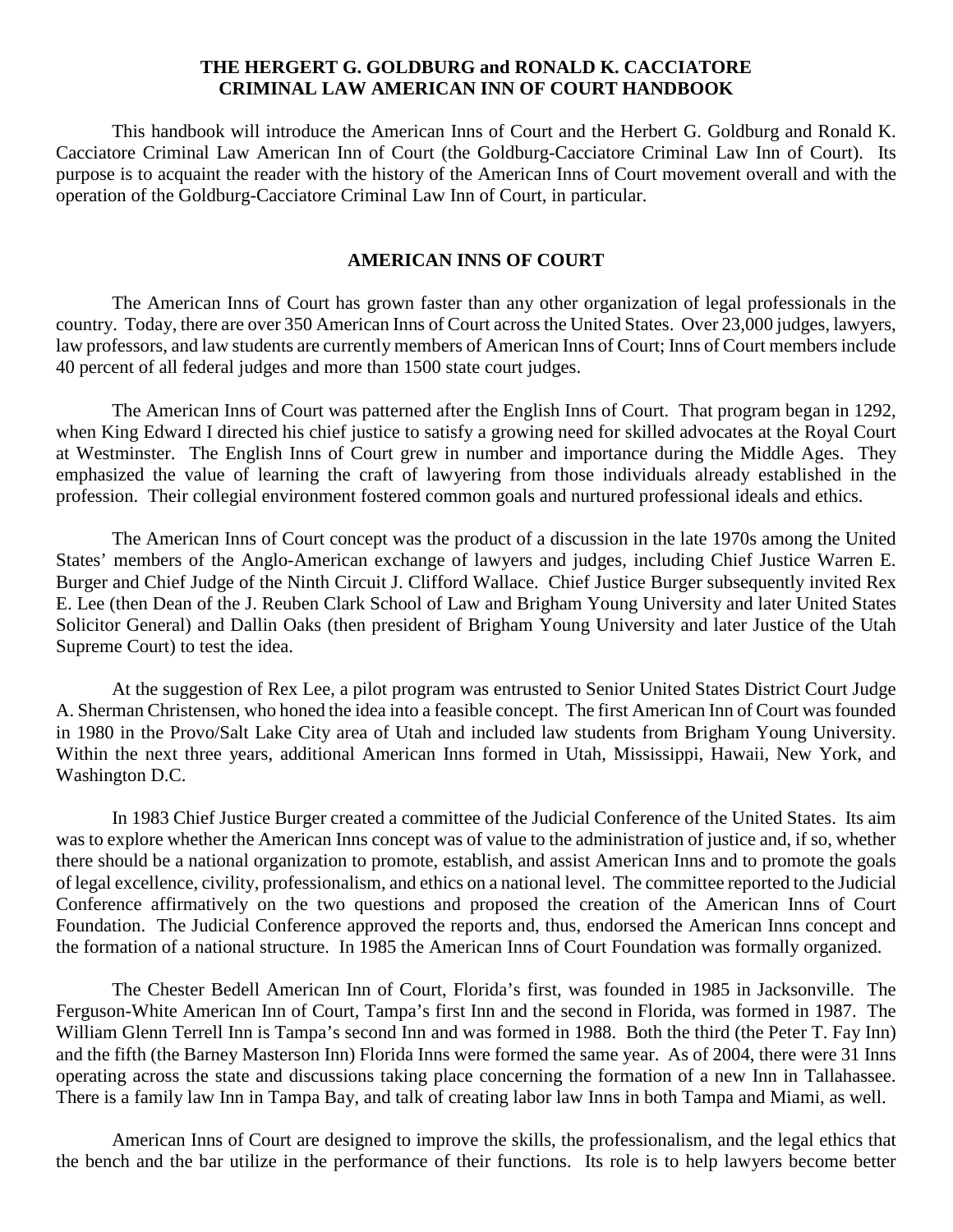advocates, with a keener ethical awareness, by providing them with the opportunity to learn side-by-side with the most experienced judges and lawyers in their communities. The objectives of each Inn are as follows:

- 1. To establish a society of judges, lawyers, legal educators, law students, and others to promote excellence in legal advocacy in accordance with the Professional Creed of the American Inns of Court;
- 2. To foster greater understanding of and appreciation for the adversary system of dispute resolution in American law, with particular emphasis on ethics, civility, professionalism, and legal skills;
- 3. To provide significant educational experiences that will improve and enhance the abilities of lawyers as counselors and as advocates as well as those of judges as adjudicators and as judicial administrators;
- 4. To promote interaction and collegiality among all legal professionals in order to minimize misapprehensions, misconceptions, and failures of communication that obstruct the effective practice of law;
- 5. To facilitate the development of law students, recent law school graduates, and less experienced lawyers as skilled participants in the American court system;
- 6. To preserve and transmit ethical values from one generation of legal professionals to the next; and
- 7. To build upon the genius and strengths of the common law and the English Inns of Court to renew and inspire joy and zest in legal advocacy as a service worthy of constant effort and learning.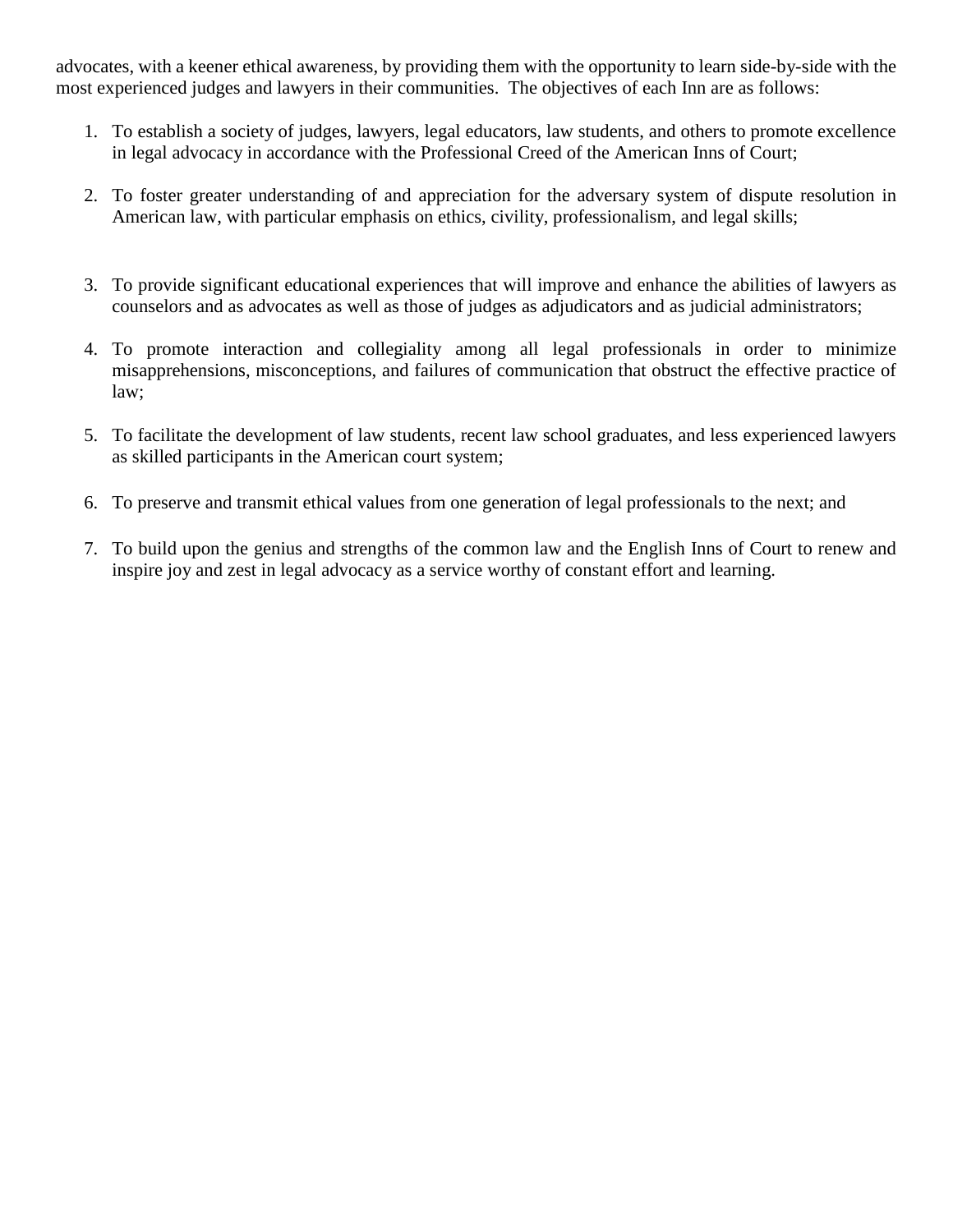#### **THE HERBERT G. GOLDBURG and RONALD K. CACCIATORE CRIMINAL LAW AMERICAN INN OF COURT**

In the spring of 1999, Tampa attorney Bill Wagner was on the National Council of Inns of Court. Inns of Court wanted to expand its membership and was particularly interested in creating specialty Inns. The concept of specialty Inns had been endorsed by Judge Patrick E. Higginbotham of the Fifth Circuit Court of Appeals. Mr. Wagner approached Ron Cacciatore, who agreed to spearhead this effort. Mr. Cacciatore in turn contacted former prosecutors and colleagues, John Fitzgibbons, Gary Trombley, and George Tragos. Although there were some white collar Inns, the Goldburg Inn was the first criminal law Inn in the United States. Meetings commenced in the fall of 2000.

#### **HERBERT G. GOLDBURG**

Our Inn was initially named after Herbert Gilbert Goldburg, a man known for his fairness, integrity, and willingness to help his fellow man. Mr. Goldburg was born in Norfolk, Virginia, on January 9, 1925, but moved to Tampa during his youth. His father worked as a Deputy Sheriff for Hillsborough County. Mr. Goldburg graduated from Plant High School and, after attending Erskine College, obtained his undergraduate degree from the University of Tampa. In 1955, upon graduating from law school at the University of Florida, Mr. Goldburg became a County Solicitor for Hillsborough County. In 1960 the State Attorney's Office and the County Solicitor's Office merged. At that time Mr. Goldburg became the Chief Assistant State Attorney under State Attorney Paul B. Johnson. Mr. Goldburg remained in the position until 1963 when he left the State Attorney's Office and formed his own law firm. The firm was initially called Goldburg and Putney, with Louis Putney as Mr. Goldburg's partner. In 1964 Peter Taylor joined the firm. Their offices were located on the third floor of the Legal Center, just downstairs from attorneys Jim Palermo and Ron Cacciatore.

Tragedy struck on January 1, 1970, when Mr. Goldburg was only 44 years old. Mr. Goldburg had spent the holidays with his wife and two children in Calloway Gardens, a resort in Northern Georgia. While returning to Tampa, both Mr. Goldburg and his 11-year-old son, Mark, were killed in a car accident caused by a drunken driver.

At the time of his death, Mr. Goldburg had the largest criminal law practice in Tampa. At that time, practicing criminal law was not particularly popular. Yet, Mr. Goldburg chose to pursue that field. He was the type of person whom everyone trusted. In particular, law enforcement officers knew that Mr. Goldburg could be relied upon to do the right thing. Although he was able to conduct a very effective cross-examination of law enforcement personnel, he did so without causing the officer any unneeded embarrassment.

Every year the Trial Lawyers Section of the Hillsborough County Bar Association presents an award to a lawyer who exemplifies those traits that distinguished Mr. Goldburg – fairness, integrity, courtesy, zeal, forensic skill, legal acumen, good sense, respect for fellow lawyers, and devotion to the legal system. This award, presented annually, is known as the Herbert G. Goldburg Award.

Ron Cacciatore was Herbert Goldburg's good friend. Mr. Cacciatore particularly admired the way that Mr. Goldburg was always willing to provide advice and guidance to younger lawyers. Thus, it is only fitting that our Inn was originally named in honor of Herbert Gilbert Goldburg.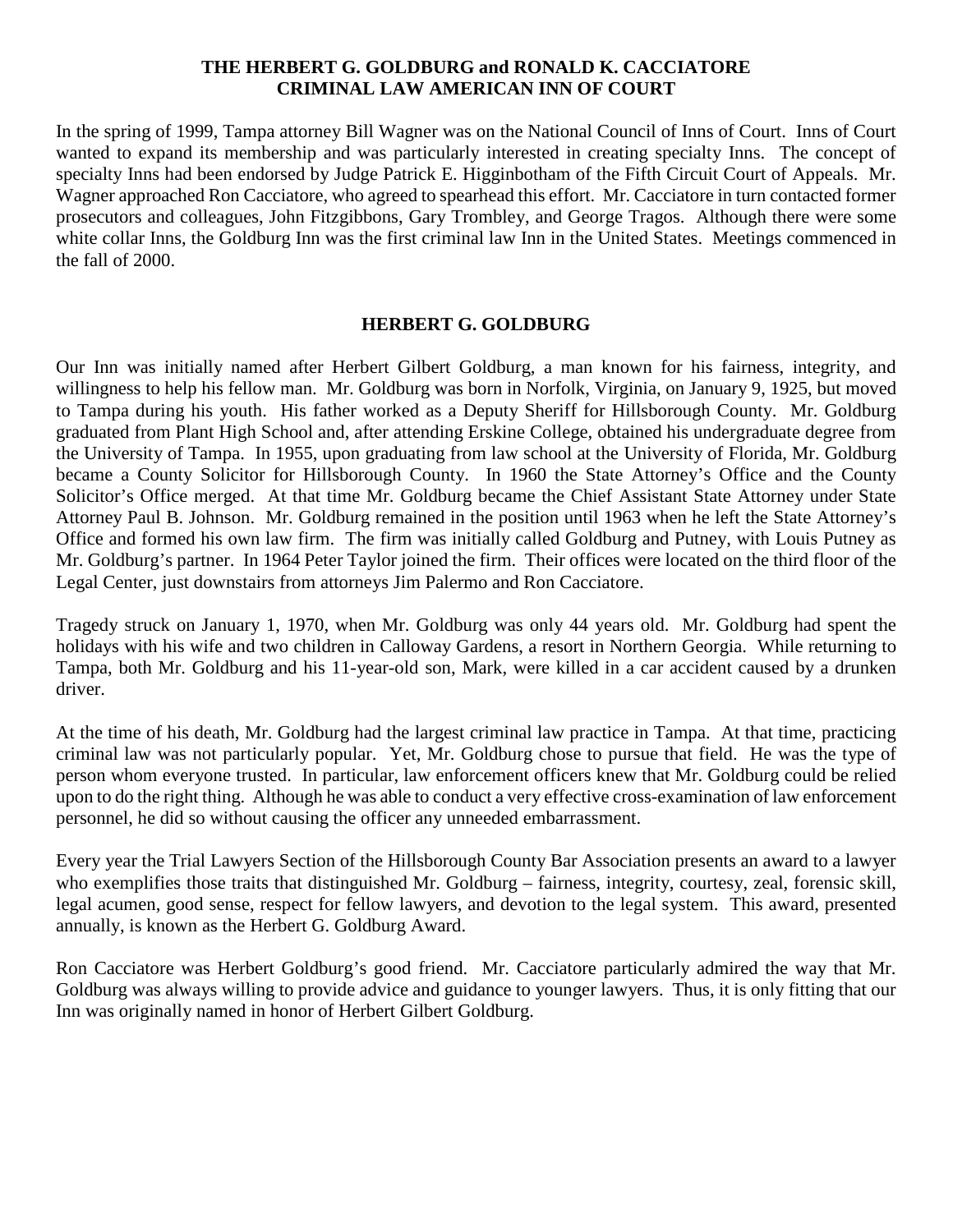#### **RONALD K. CACCIATORE**

Ronald K. Cacciatore founded our Inn and served as our first President in 2000-2001. For many years, Mr. Cacciatore has been considered to be the "Dean" of the criminal defense bar in Tampa and universally regarded for his trial skills and ethics. He was born in Donalson, Georgia on February 5, 1937, and grew up in Tampa. He graduated from the University of Florida with a B.A. degree in 1960 and his law degree in 1963. While at Florida, he was a member of Florida Blue Key and elected to the University of Florida's Hall of Fame.

Mr. Cacciatore began his legal career in 1963 as an Assistant State Attorney and then entered private practice in 1965. For over forty-five years, he has practiced criminal law with great success in both federal and state courts. He has served as the President of the Hillsborough County Bar Association, President of the Tampa Bay Chapter of the Federal Bar Association, Chair of the Florida Council of Bar Association Presidents, Chair of The Florida Bar's Criminal Rules Committee, Chair of The Florida Bar's Criminal Law Section, and Chair of the Hillsborough County Bar Association's Trial Lawyers Section. He has also been a member of the Federal Judicial Advisory Committee of Florida and a member of the Florida Supreme Court's Committee on Standard Jury Instructions in Criminal Cases.

Mr. Cacciatore has been honored with the George C. Carr Memorial Award for Excellence in Federal Practice by the Tampa Bay Chapter of the Federal Bar Association and our Inn's Jack Edmund Award for Excellence and Civility in the Practice of Criminal Law. For over twenty-five years, Mr. Cacciatore has been recognized in the Best Lawyers in America in both white-collar and non-white-collar criminal defense. He is a Fellow of the American College of Trial Lawyers and a Fellow of the International Academy of Trial Lawyers, the two of the most prestigious invitation-only trial lawyer organizations in the United States. Our Inn would not exist without the work of Ron Cacciatore and in 2012 we honored our friend and colleague by changing the name of our Inn to the Herbert G. Goldburg and Ronald K. Cacciatore Criminal Law American Inn of Court.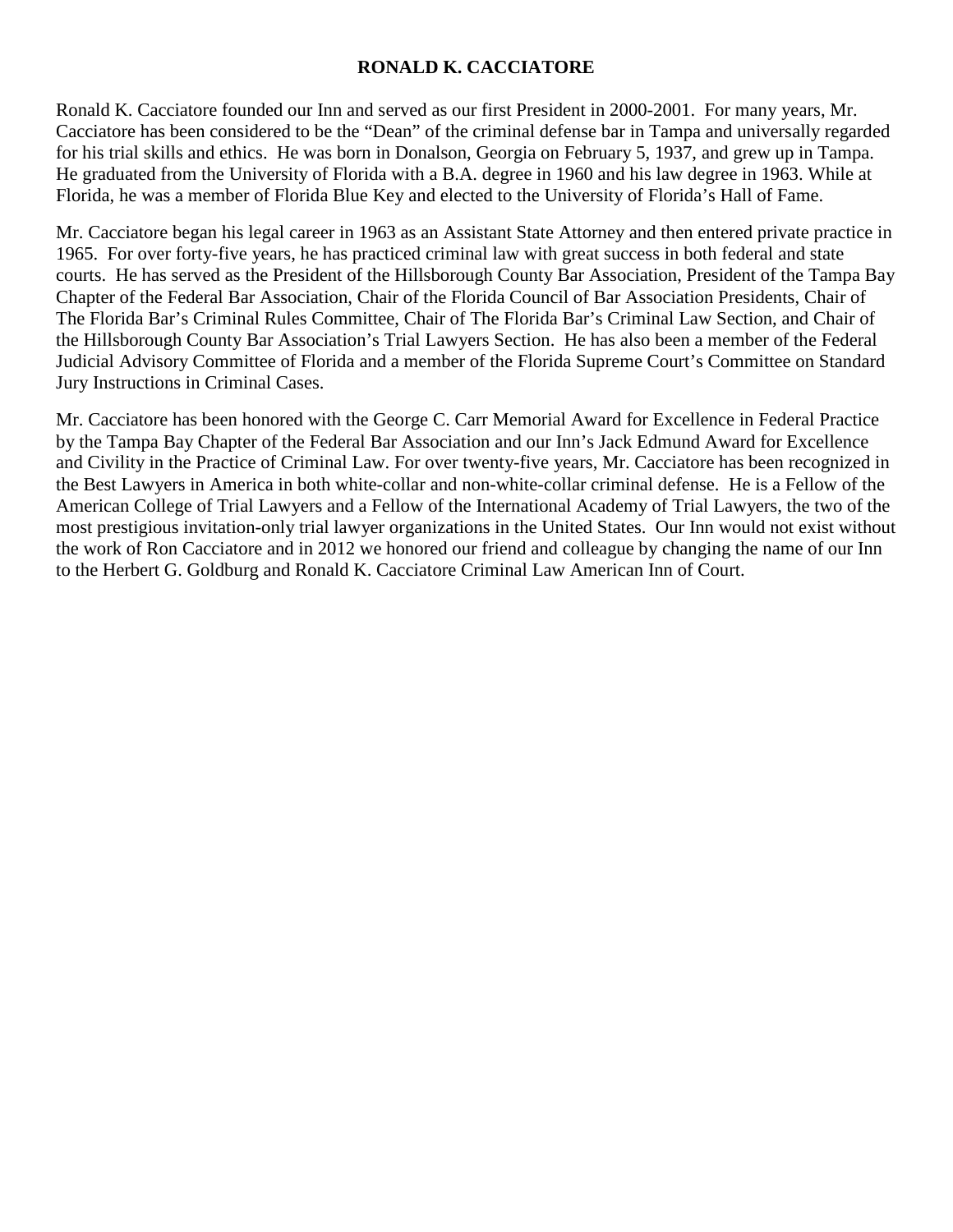#### **MEMBERSHIP IN THE GOLDBURG INN**

The Goldburg-Cacciatore Criminal Law Inn of Court active membership is divided into three classifications: Masters, Barristers and Pupils. Masters include lawyers, law professors, and judges who have demonstrated superior character, ability, and competence as advocates. Barristers include lawyers who have some experience, but who do not yet qualify as Masters and who have demonstrated good character and a desire to improve and refine their skills as advocates. Finally, the Pupil category includes lawyers with fewer than two years of experience, as well as law students. The total active membership never exceeds 100 members, excluding pupils and Masters Emeritus. There always should be at least one pupil assigned to each pupilage group.

The Inn's membership is drawn from those practicing criminal law in the Tampa Bay area, as well as federal and state judges and law professors. Membership is open to all qualified persons, regardless of race, color, sex, age, creed, national origin, or disability. Membership shall be conferred upon those accepting invitations extended by the Executive Committee after consultation with the Inn's past presidents. Invitations are extended based on recommendations made to the Executive Committee by any member of the Goldburg-Cacciatore Criminal Law Inn.

Retention of status as a Master is contingent upon reasonably active participation, reviewable by the Executive Committee. Masters may serve indefinitely but must serve continuously for at least five years before being eligible for election to emeritus status. Barristers serve three-year terms, and pupils serve a one-year term. Barristers and Pupils may be invited to extend their terms if the Executive Committee deems it appropriate. Members are not permitted to change their membership classifications during their terms but may be placed in a different classification if they are re-elected to the Inn. Membership in any category may be terminated in the sole discretion of the Executive Committee.

In addition to the active members, the Inn may offer emeritus memberships to Masters on the basis of long and distinguished service to the Inn. Emeritus members may participate in the Inn's education and social programs without paying annual dues, only paying for the cost of the individual programs attended.

Honorary membership may be conferred upon individuals on the basis of distinguished service to the bench or bar, furtherance of American Inns of Court objectives, or other noteworthy achievements. Honorary members may attend the Inn's programs without charge.

#### **SELECTION OF MEMBERS**

In the spring of each year, the clerk solicits nominations for new Masters, Barristers, and Pupils from the Inn's active members and from state and federal judges. The applications are provided to the members of the Inn, who identify persons who have a demonstrated interest in developing their own professional skills and in improving the quality of justice in the Tampa Bay area. The members then submit their recommendations to the Inn's Executive Committee, which makes the final decision whether to extend an invitation of membership.

#### **INN GOVERNANCE**

Governance of the Goldburg-Cacciatore Criminal Law Inn of Court is entrusted to the Executive Committee. The Executive Committee includes the officers of the Inn: president, chancellor, secretary/treasurer, clerk, and immediate past-president. The Executive Committee also includes up to four judges and all past presidents. Holding of offices is by annual succession. The clerk is appointed each year by a majority vote of the Executive Committee.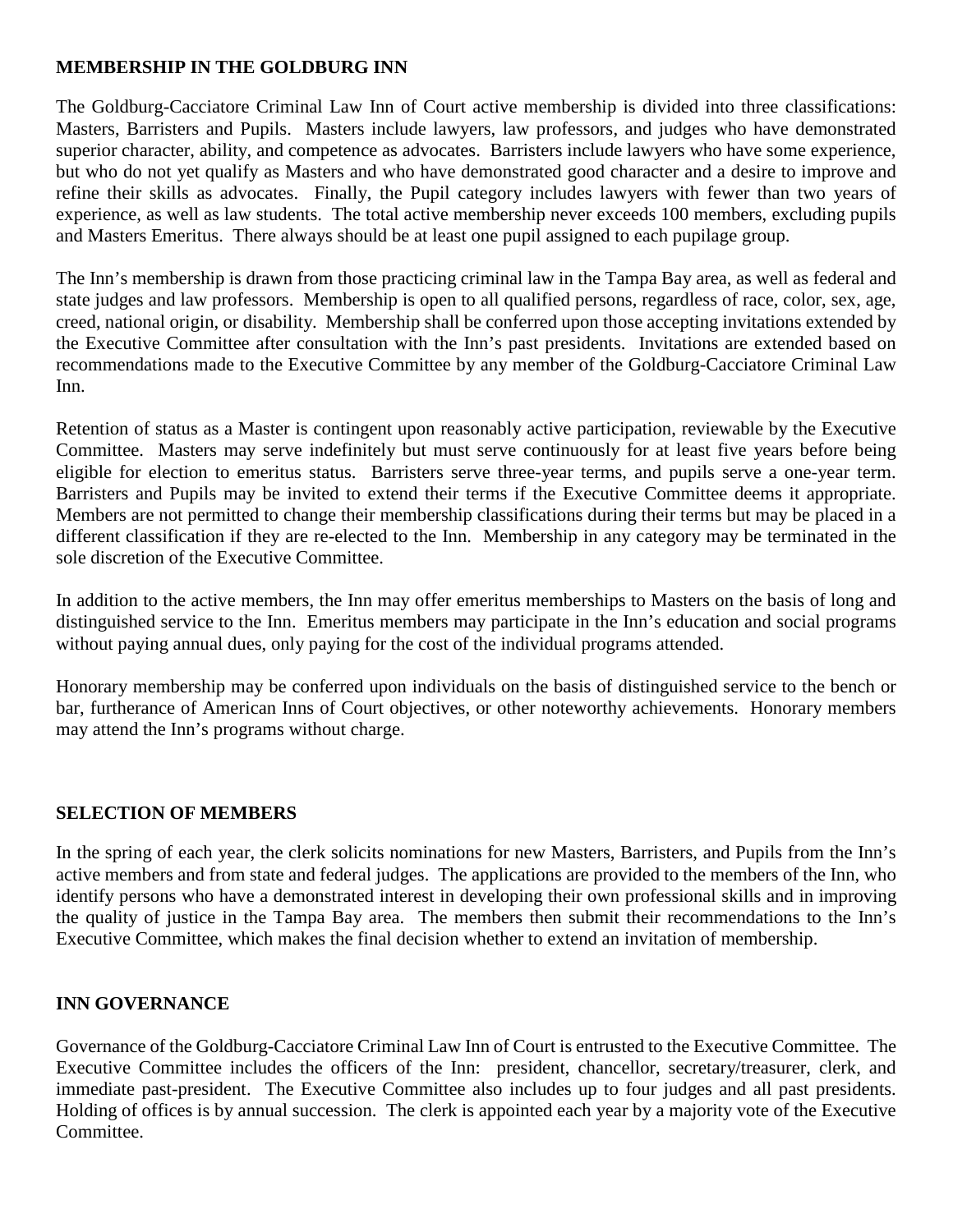In the event of a vacancy in the Executive Committee, the vacancy is filled by a majority vote of the Executive Committee.

Inn members are encouraged to contact any of the Executive Committee members if they have questions or comments concerning any aspect of the Inn.

#### **ATTENDANCE POLICY**

All active members are expected to attend and to participate in the Inn's nine monthly meetings. Three unexcused absences during a program year will be deemed to be a resignation unless the president waives the provision for good cause. Persons who are unable to attend a particular meeting must inform the clerk prior to the meeting of the reason for their absence so the clerk may seek to obtain an excusal from the president. Absences without advance notice are unexcused.

If you wish to be excused from an Inn meeting or wish to request approval for a guest to attend a meeting, please contact:

> Michael Sinacore (813) 274-1653 Sinacore\_Mi@sao13th.com

#### **GUEST POLICY**

The Inn's programs are primarily for the benefit of its members. Members cannot send a non-member, even from the same law firm, school, or government office, in their place if they cannot attend. However, members may invite guests with them to Inn programs. Guests are only permitted with prior approval of the president. Members who bring guests will be charged \$35 per guest.

#### **CONTINUING LEGAL EDUCATION CREDIT**

The Inn is a CLE provider. Members may earn as many as eight hours of CLE credit, including ethics credit, by attending and participating in all eight of the Inn's CLE programs. The number of credit hours available for participating in a program will be subject to approval by The Florida Bar.

The Chancellor for the Inn will coordinate the CLE programs and will apply for CLE designation from The Florida Bar. Members are responsible for reporting their attendance to The Florida Bar at [www.floridabar.org](http://www.floridabar.org/) once CLE course numbers are obtained and provided to the membership by the Chancellor.

#### **MEETINGS AND PROGRAMS**

The program year usually begins in September with an introductory kick-off dinner. Thereafter, the Inn, as a whole, meets an additional eight times a year. All meetings are held at the University Club, unless otherwise noticed. Each meeting begins with a cocktail reception (cash bar) from 5:30 – 6:15 p.m. Dinner follows the reception with one of the Inn's eight pupilages presenting a 50 to 60 minute program dealing with a practical aspect of the practice of criminal law.

The programs are the heart of the monthly meetings. They address practical legal skills with an emphasis on ethics, civility, and professionalism in lawyering. There is no set format for the programs. However, they are generally comprised of a demonstration or presentation of principals, skills, techniques, and relationships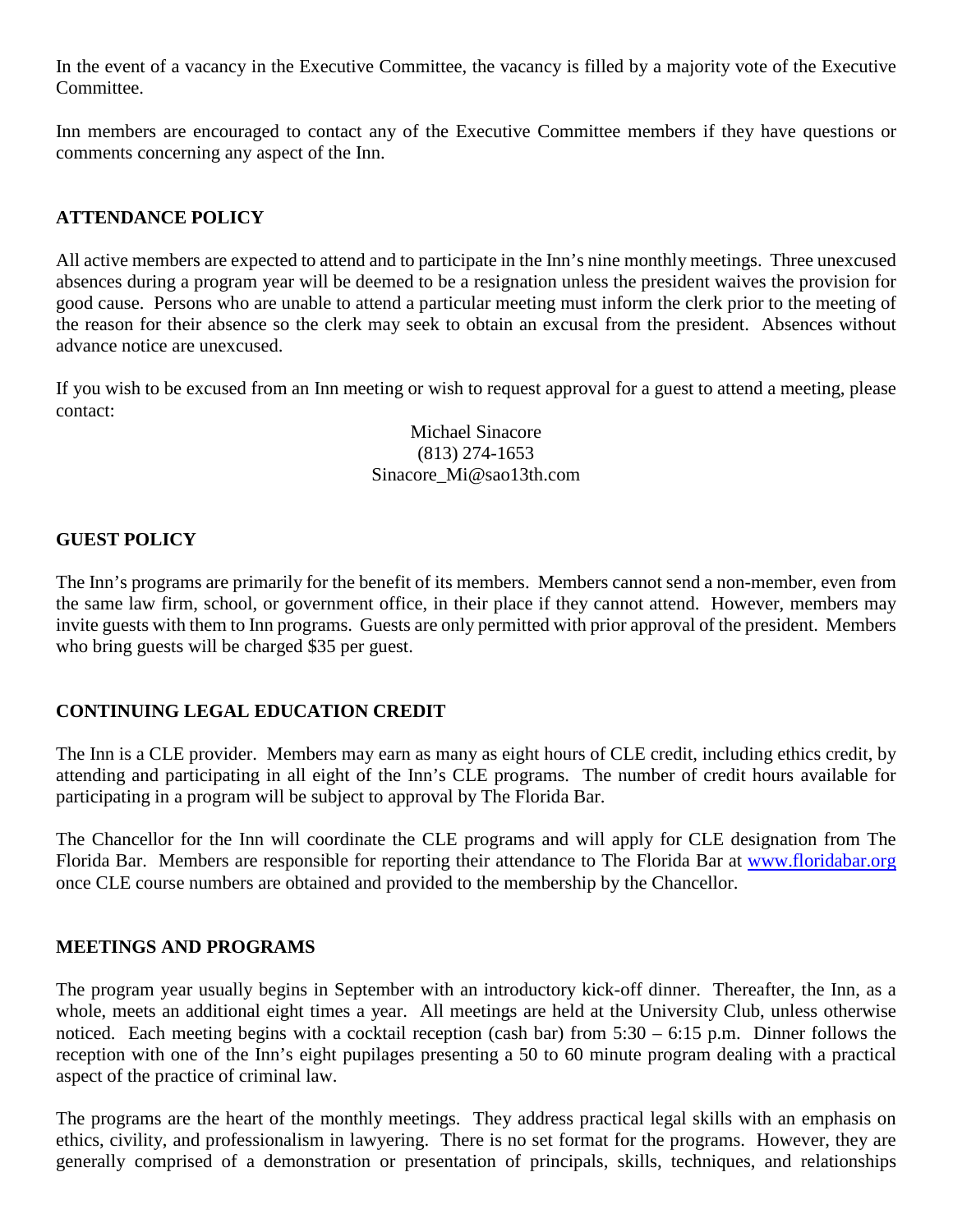involved in trial or appellate court proceedings or in activities preliminary to courtroom appearances. The programs also incorporate opportunities for critique and discussion.

Another crucial aspect of the Inn's focus is the individual pupilage meetings. Organized by the pupilage group leader or by a designated member of the pupilage at the leader's behest, each pupilage group should meet in person prior to the group's assigned program date. The pupilage meetings serve a dual purpose – to prepare for that pupilage's demonstration and simply to encourage and promote the relationships among the pupilage members. Some pupilages may organize meetings with other pupilages, as well.

Programs are prepared by the pupilage teams, usually one team per monthly program. It is not necessary for every member of the pupilage to have a speaking role in the program, although everyone in the pupilage usually makes a contribution to the program. This contribution can take the form of research, writing, design, demonstration, or any job that ensures that the program is instructive and interesting. One of the group's pupils is responsible for offering the Inn's monthly after-dinner toast to follow the pupilage presentation.

Assignments of programs and dates are prepared by members of the Executive Committee during the summer before the start of the year. Although the general topics may be assigned, the format of presentation is left to the pupilage. Panel discussions, demonstrations, game-show formats, skits, or small-group discussions are ways in which a program can be presented. Some of the most memorable programs have been those involving frank and spirited disagreements among Inn members. Humor is also an effective teaching tool.

Audience participation is very important. Whatever the format, allow for discussion at least every ten minutes or so. If you present a demonstration or skit, you may want to use the "freeze-frame" technique to stop the action periodically to permit other Inn members to make comments or ask questions. It is not necessary, however, that each table be assigned a question.

#### **ORGANIZATION**

The Inn's active members are divided into pupilage groups with the first pupilage group generally consisting of Inn officers and past presidents. The Executive Committee selects the groups and ensures that each group includes Masters (one of whom is generally a judge and the group leader), Barristers, and Pupils. Group assignments may be altered for good cause.

Groups are encouraged to meet in person to prepare their programs and to promote camaraderie among the pupilage members. Groups choose their own meeting places and times. The group leader is responsible for convening the pupilage, for assuring that the members attend the Inn's meetings and activities, and for promoting contacts among pupilage group members between Inn meetings. The group leader also supervises the preparation of the pupilage group's program and is responsible for all other group activities.

Each group must prepare and present one of the Inn's eight substantive programs. The group's responsibilities in this regard include: (1) selecting the format most likely to present the assigned topic in an interesting manner; and (2) preparing written materials that meet the requirements of The Florida Bar (written materials should be submitted to the Chancellor of the Inn).

In addition to presenting a program, the pupilage groups provide Inn members with opportunities to become better acquainted with other lawyers practicing criminal law in the Tampa Bay area. The groups are the principal component of the Inn's mentoring activities. Their diverse membership is intended to build an inter-generational relationship that encourages frank and personal discussion of matters of practice, ethics, civility, and all other aspects of the practice of criminal law. The most experienced members of the group are encouraged to pass on the best of the practice to the less experienced members. Accordingly, Masters are encouraged to provide their Barrister and Pupil colleagues with opportunities to observe them in court, in depositions, or in the office.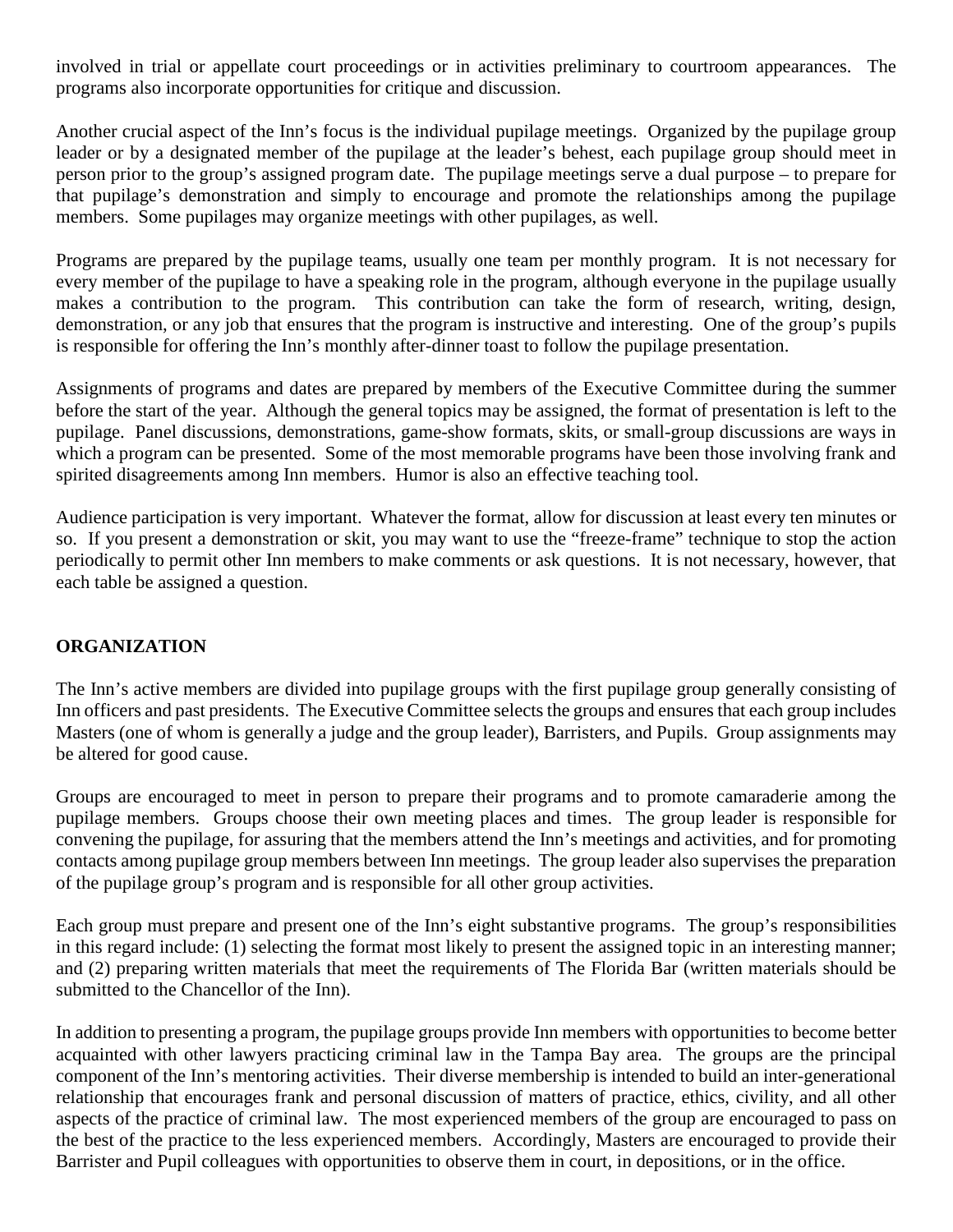#### **INN WEBSITE**

For more information regarding the Inn's policies, to view directory of Inn members, and to review the by-laws, please visit [www.innsofcourt.org/inns/goldburgcriminalinn/.](http://www.innsofcourt.org/inns/goldburgcriminalinn/)

#### **ANNUAL DUES**

The annual dues for Master, Barrister, and Pupil members of the Inn range from \$175 to \$500, depending on the membership category and whether the member is in private practice or government employ. Emeritus members pay \$100. The funds provided by the dues defray the Inn's operating expenses, including the cost of the members' meals at the monthly Inn meetings, and the members' dues to the American Inns of Court Foundation.

#### **BENEFITS FROM THE FOUNDATION**

The Goldburg-Cacciatore Criminal Law Inn of Court members receive benefits from the American Inns of Court Foundation. They receive a subscription to The Bencher, the bimonthly newsletter, and a national membership directory. Members are also entitled to attend the annual meeting and to purchase videotaped programs such as the Visions of Excellence series. Members traveling to England may also obtain letters of introduction to any of the four English Inns.

The American Inns of Court Foundation confers several awards annually. The awards program encourages excellence and creativity and endeavors to expand the vision of the American Inns of Court beyond the Foundation and the individual American Inns of Court. The Foundation's awards program is a respected symbol of not only the American Inns of Court movement, but of the American legal profession as well.

For further information about your membership in the American Inns of Court Foundation, please contact the foundation directly at:

> 1229 King Street Second Floor Alexandria, Virginia 22314 703/684-3590 Facsimile 703/684-3607 [www.innsofcourt.org](http://www.innsofcourt.org/)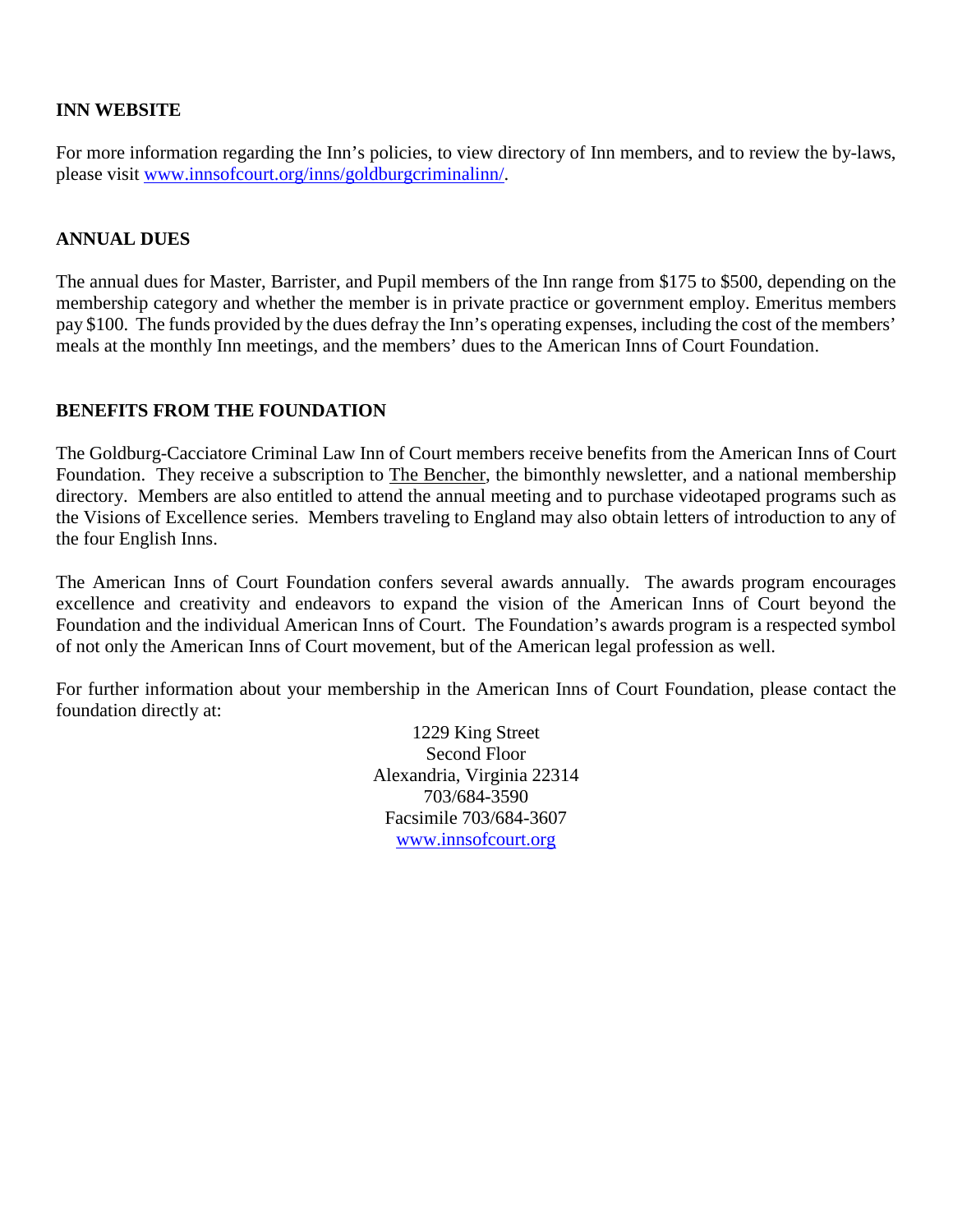#### **JACK EDMUND AWARD**

Each year the Inn presents the Herbert G. Goldburg and Ronald K. Cacciatore Criminal Law American Inn of Court's Jack Edmund Award for Civility and Excellence in the Practice of Criminal Law. The award recognizes a prominent member of the Bar who exemplifies the many qualities of the late Jack Edmund and is the most prestigious award given by the Inn.

Jack Thomas Edmund was a legendary criminal defense lawyer from Bartow who was tragically killed in a car accident on the evening of March 7, 2002 while on his way home from a federal trial in Tampa. He was 77.

Mr. Edmund graduated from the University of South Carolina and the University of Miami School of Law. He practiced criminal law for over 46 years and tried hundreds of Federal and State cases throughout Florida, including over 100 capital cases. It was not unusual for other lawyers to observe Mr. Edmund's trials where he possessed an uncanny ability to relate to jurors during jury selection, opening statements, closing arguments and particularly during cross examination.

Mr. Edmund was one of those rare lawyers who was liked and respected by everyone in the criminal justice system, from judges to prosecutors to court clerks. He was courteous and honorable and he earned the trust of all those who dealt with him.

The Herbert G. Goldburg and Ronald K. Cacciatore Criminal Law American Inn of Court is proud to recognize the accomplishments of Jack Edmund through the presentation of this award in his memory.

#### **Previous Recipients**

*2002 – Honorable Joseph G. Donahey, Jr. 2003 – Ronald K. Cacciatore 2004 – Anthony S. Battaglia 2005 – Honorable Susan F. Schaeffer 2006 – Bill James 2007 – Honorable Robert Simms 2008 – Honorable Susan Bucklew 2009 – Victor Pellegrino 2009 – Marcelino J. Huerta, III 2010 – Honorable William Fuente 2011 – Denis deVlaming 2012 – Honorable Richard A. Lazzara 2013 – Honorable Manuel Menendez, Jr. 2014 – Honorable Mark Ober 2015 – John Fitzgibbons*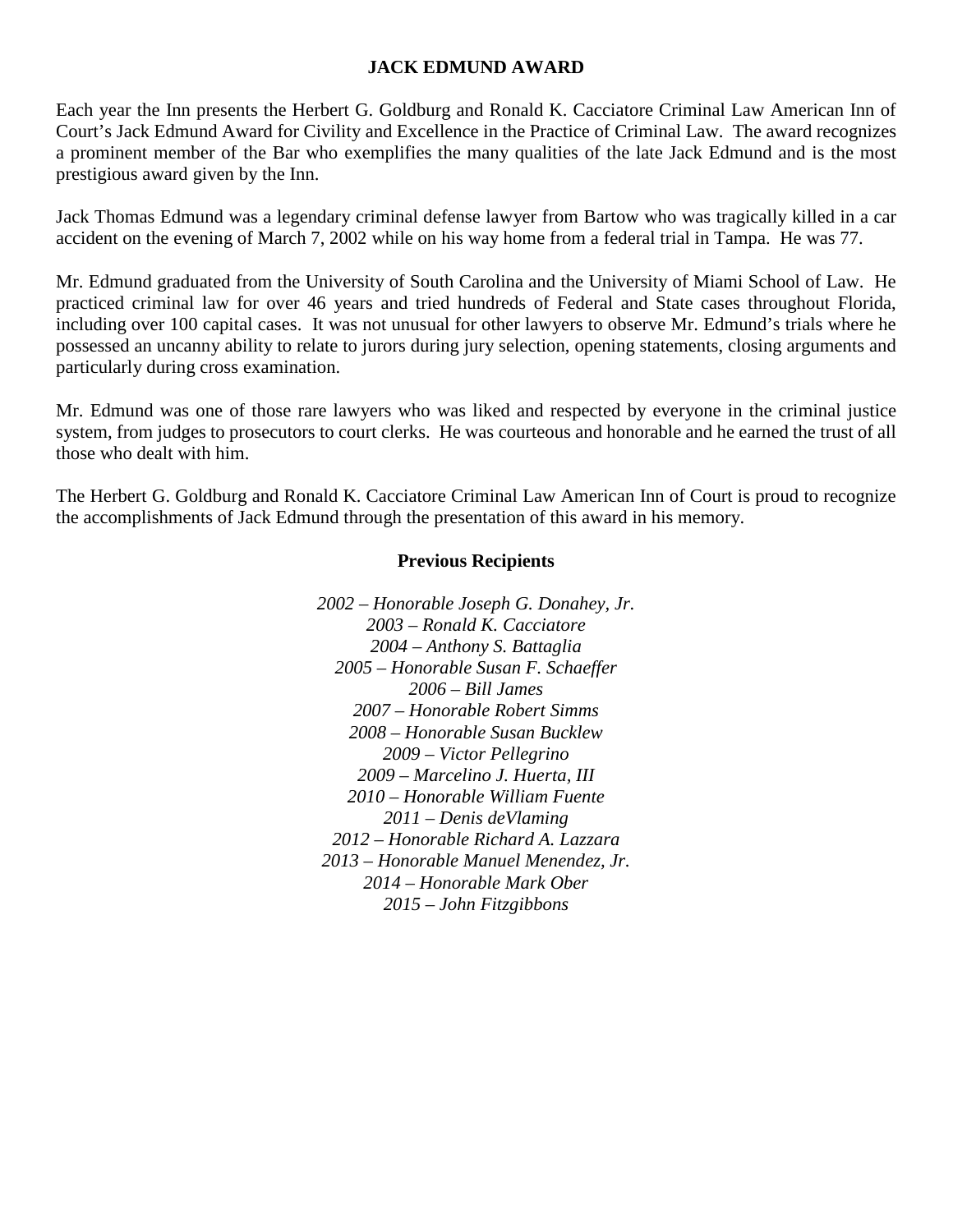# American Inns of Court Professional Creed

**Whereas**, the Rule of Law is essential to preserving and protecting the rights and liberties of a free people; and

**Whereas**, throughout history, lawyers and judges have preserved, protected and defended the Rule of Law in order to ensure justice for all; and

Whereas, preservation and promulgation of the highest standards of excellence in professionalism, ethics, civility, and legal skills are essential to achieving justice under the Rule of Law;

**Now therefore**, as a member of an American Inn of Court, I hereby adopt this professional creed with a pledge to honor its principles and practices:

*I will treat the practice of law as a learned profession and will uphold the standards of the profession with dignity, civility and courtesy.* 

*I will value my integrity above all. My word is my bond.* 

*I will develop my practice with dignity and will be mindful in my communications with the public that what is constitutionally permissible may not be professionally appropriate.* 

*I will serve as an officer of the court, encouraging respect for the law in all that I do and avoiding abuse or misuse of the law, its procedures, its participants and its processes.* 

*I will represent the interests of my client with vigor and will seek the most expeditious and least costly solutions to problems, resolving disputes through negotiation whenever possible.* 

*I will work continuously to attain the highest level of knowledge and skill in the areas of the law in which I practice.* 

*I will contribute time and resources to public service, charitable activities and pro bono work.* 

*I will work to make the legal system more accessible, responsive and effective.* 

*I will honor the requirements, the spirit and the intent of the applicable rules or codes of professional conduct for my jurisdiction, and will encourage others to do the same.*